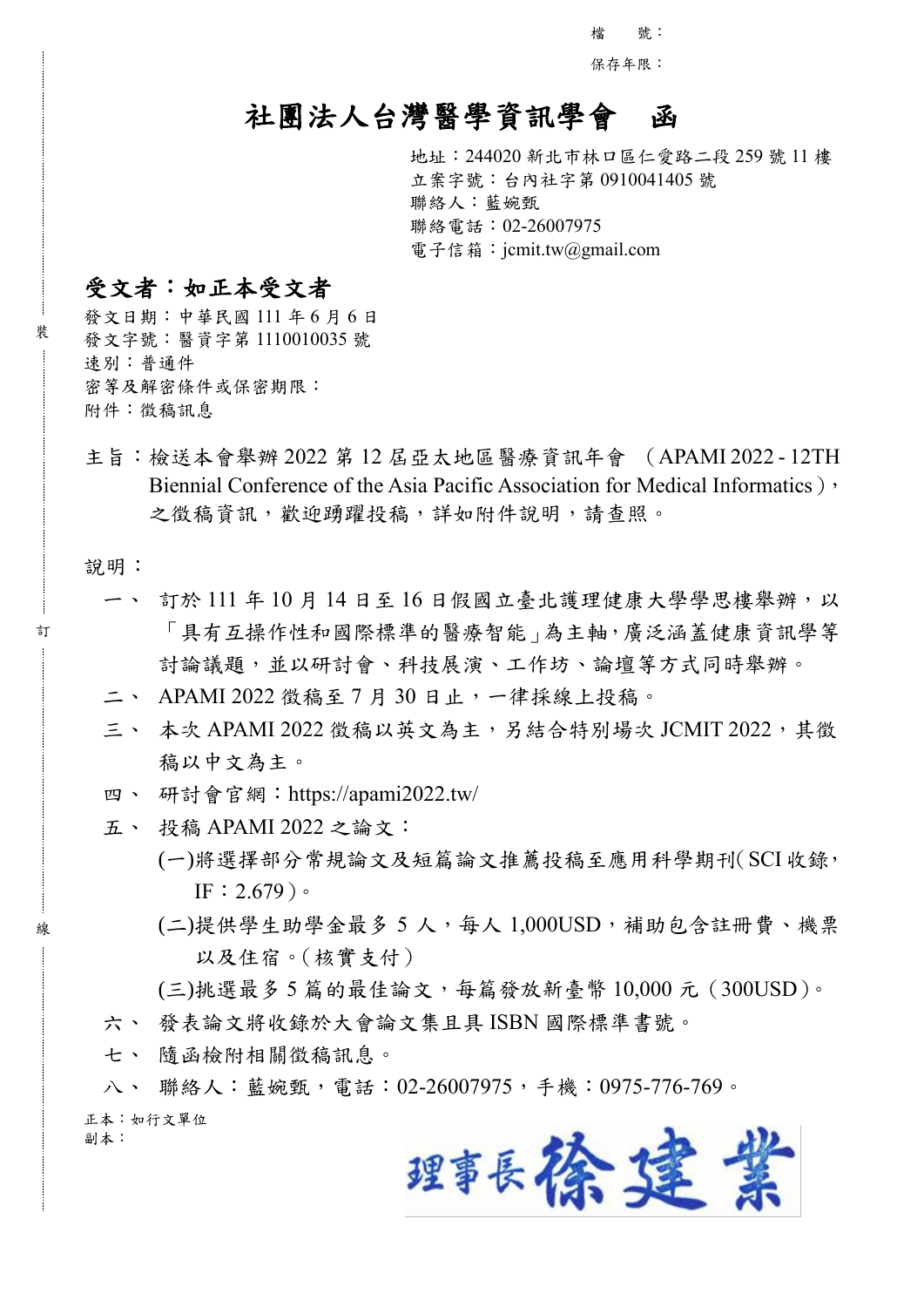# **APAMI 2022 - 12TH Biennial Conference of the Asia Pacific Association for Medical Informatics**

### **2022 第 12 屆亞太地區醫療資訊年會 (APAMI 2022)**

#### **【徵稿訊息】**

APAMI 為國際醫療資訊協會 (International Medical Informatics Association, IMIA) 內的 官方亞太區域組織代表,用以促進及推動亞太地區的健康資訊和通信技術(ICT)在醫學領域 應用之發展。活動將齊聚全球各國相關領域專家,以「具有互操作性和國際標準的醫療智能」 為主軸,廣泛涵蓋健康資訊學等討論議題,並以研討會、科技展演、工作坊、論壇等方式同時 舉辦。

一、大會主題:Medical Intelligence with Interoperability and Standard

具有互操作性和國際標準的醫療智能

- 二、大會時間:2022 年 10 月 14 日(五)至 16 日(日)
- 三、大會網址:https://apami2022.tw/
- 四、主辦單位:社團法人台灣醫學資訊學會、國立臺北護理健康大學、臺北榮民總醫院
- 五、指導單位:衛生福利部
- 六、徵稿重要日程

論文徵稿截止日:2022 年 07 月 30 日

論文結果通知日:2022 年 09 月 01 日

七、徵稿主題如下(但不以此為限),其他相關主題可參網址:

<https://apami2022.tw/Home/program>

- 1. Patient Engagement and Empowerment (患者參與以及賦能)
- 2. Connected and Digital Health (數位健康)
- 3. Human, Organizational and Social Aspects (人、組織和社會於醫療資訊應用)
- 4. Medical and Healthcare Knowledge Management (醫療保健知識管理)
- 5. Patient Safety, Care Quality and Clinical Outcomes (病人安全、醫療品質與臨床照護結果)
- 6. Continuum of Care in Chronic Diseases and Aging Population through Informatics (資訊科技於慢病和人口老齡化連續護理)
- 7. Telehealth and Smart Health for the Ageing Population (高齡化人口的遠距與智慧醫療)
- 8. Application of Artificial Intelligence in Healthcare, Clinical Practice, Clinical Research Data and Innovations (人工智慧在健康照護、臨床實踐、研究數據和創新應用)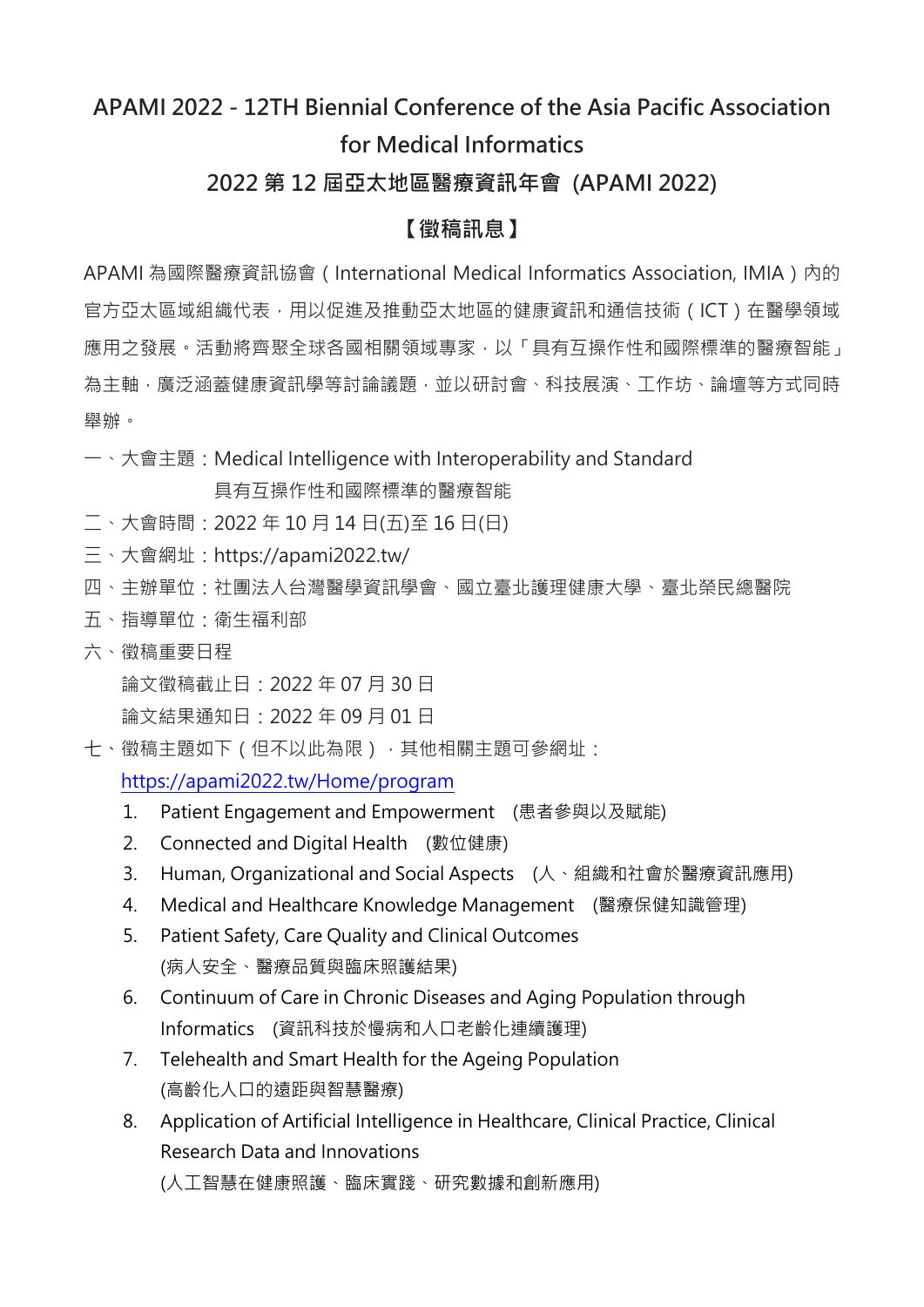- 9. Public-Private Partnerships towards UHC and the SDGs (全民健康覆蓋和可持續發展目標的公私合作關係)
- 10. International Standard for Medical Informatics (醫療資訊國際標準)
- 11. Biobank and Health Big Data Science (生物資料庫與健康大數據科學)
- 12. Data Verification & Validation (資料查核與驗證)
- 13. Nursing Informatics (護理資訊系統)
- 14. Bio informatics (生物資訊學)
- 15. Ethical, Legal and Social Studies on Medical Data (關於醫療數據的倫理、法律和社會研究)
- 16. Security and Privacy (資料安全與隱私保護)
- 17. Health Technology Strategy and Blueprint (健康科技發展政策與藍圖)
- 18. Medical Information System Architecture (醫療資訊系統架構)
- 八、實施方式:口頭/海報論文發表, APAMI 2022 徵稿以英文為主, JCMIT 2022 徵稿以中 文為主,皆採線上投稿,投稿辦法請見大會網頁。
- 九、投稿方式:
	- (一)投稿 APAMI 2022
		- 1、 請以英文撰寫。
		- 2、 接受長摘要、短文和常規論文。
			- 長摘要(2 頁;海報/口頭報告)限制包括圖表最多兩頁。內容應包含以下 部分:引言、方法、結果、討論和結論、參考文獻。圖和表格應放入文中或 參考文獻的末端。
			- 短篇論文 (4-6 頁 ; 海報/口頭報告 ) 最少 4 頁 · 最多 6 頁 · 內容描述技術 新穎性、概念證明和創新想法,同時具有初步結果。
			- 常規論文 (6-10 頁;口頭報告)最少 6 頁, 最多 10 頁, 描述成熟的想法 以及結果和討論。
		- 3、 為鼓勵作者投稿為常規論文和短篇論文,學術委員會將選擇部分優秀的常規論 文和短篇論文推薦投稿至應用科學 APAMI2022 特刊 ( SCI 收錄, IF : 2.678 )
			- ( [https://www.mdpi.com/journal/appls.](https://www.mdpi.com/journal/appls)..)
		- 4、 提供學生助學金最多 5 人,每人 1,000 USD,補助包含註冊費、機票以及住 宿。(核實支付)
		- 5、挑選最多 5 篇的最佳論文,每篇發放新臺幣 10,000 元(300USD)。
	- 6、 詳細投稿資訊請見:[https://apami2022.tw/Home/PARTICIPATION\\_GUIDEs](https://apami2022.tw/Home/PARTICIPATION_GUIDEs) (二)投稿 JCMIT 2022
		- 1、 請以中文撰寫。
		- 2、 投稿以「論文全文」進行審稿。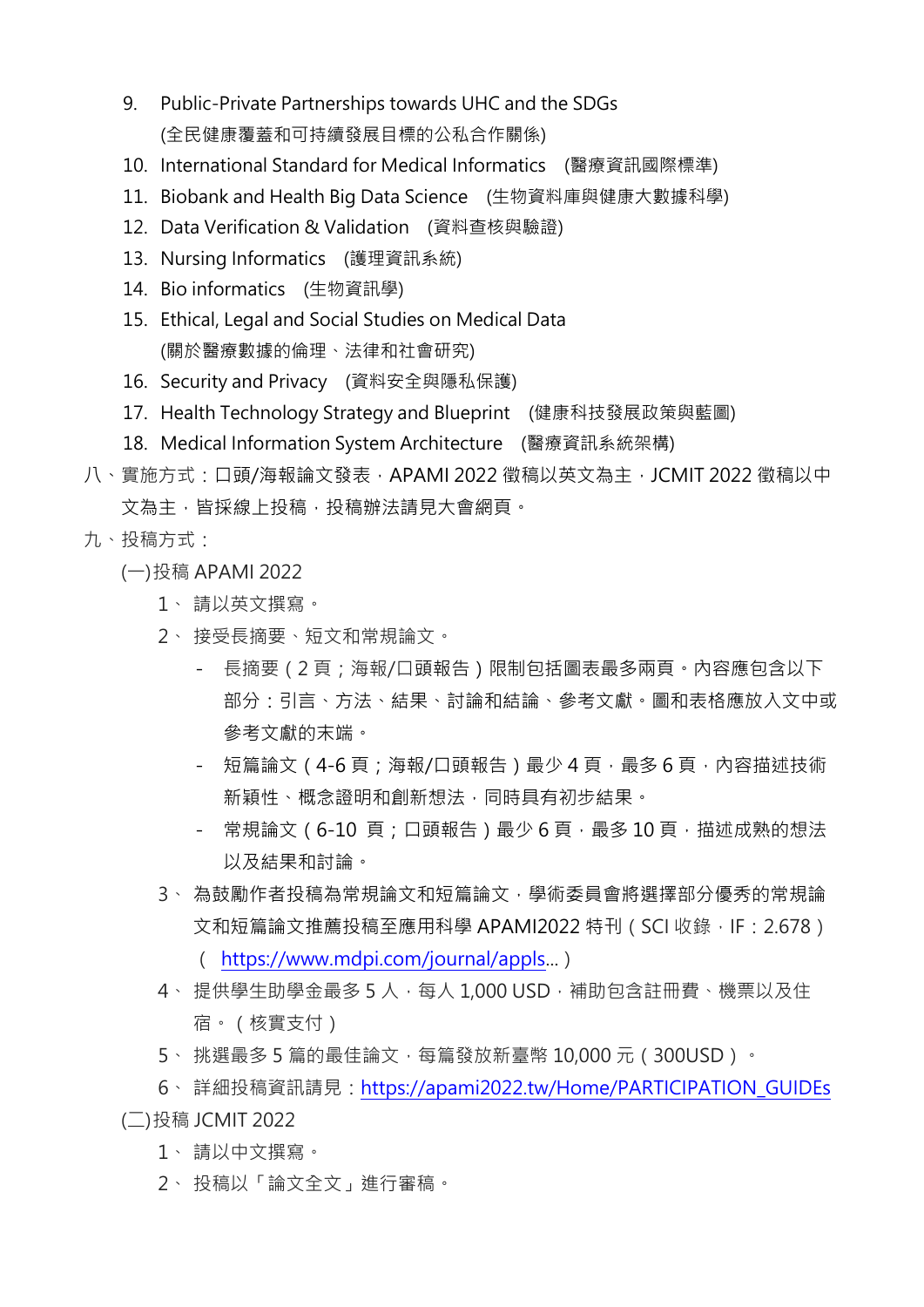3、因應疫情本次論文被接受之投稿者須預錄 10 分鐘影片,會議仍以實體活動為 主,除因疫情改為全面線上會議,舉辦當天未於現場發表將不提供發表證明及 不收錄於論文集。

4、 詳細投稿資訊請見:[https://apami2022.tw/Home/JCMIT\\_2022](https://apami2022.tw/Home/JCMIT_2022) 十、活動聯絡人

- (一)APAMI 2022 聯絡人: 李修安 先生, 電話: 0935-224-750, 活動信箱: [apami2022@gmail.com](mailto:apami2022@gmail.com)
- (二)JCMIT 2022 聯絡人:藍婉甄 小姐,電話:02-26007975,活動信箱: jcmit.tw.conf@gmail.com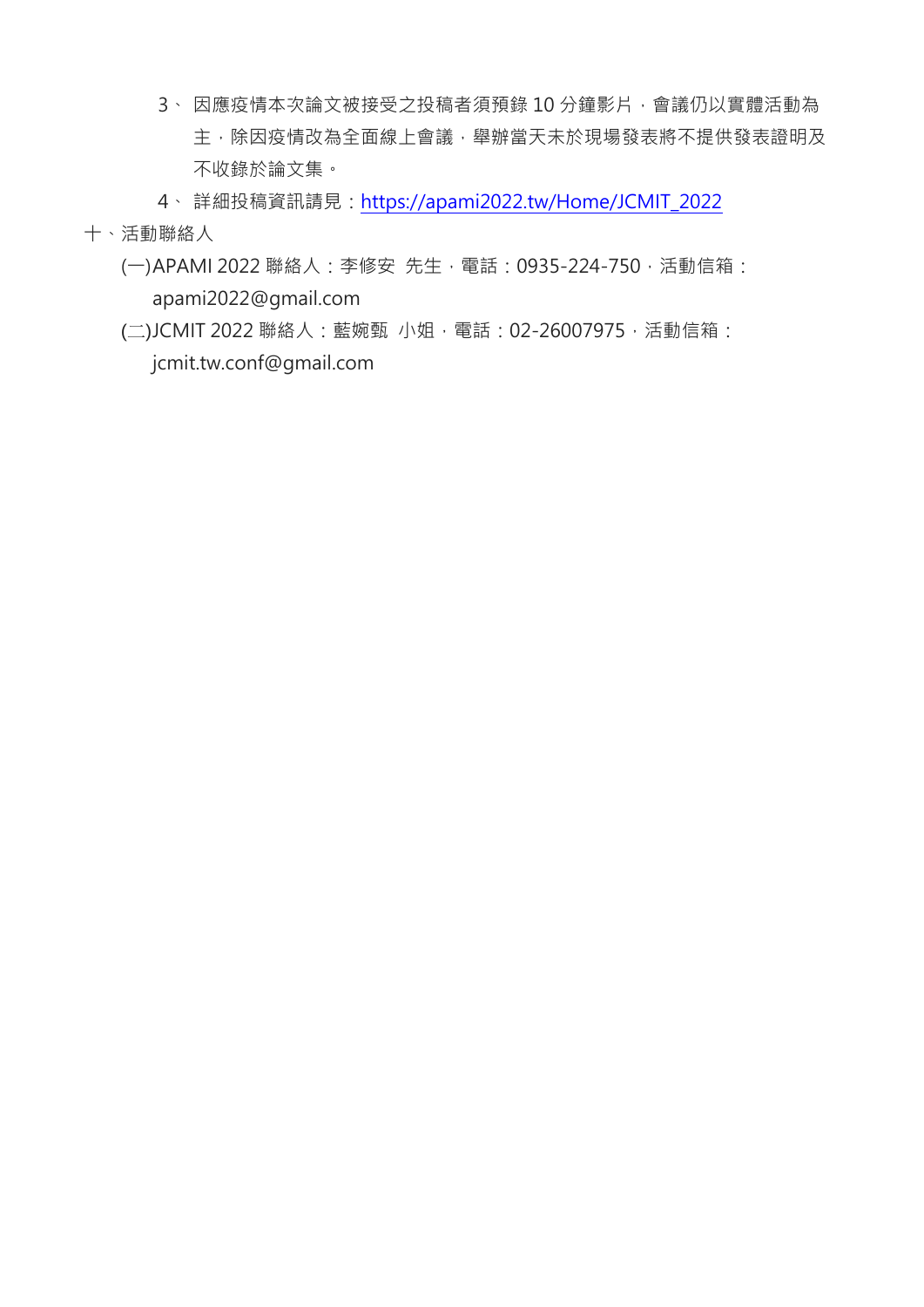## **APAMI 2022 - 12TH Biennial Conference of the Asia Pacific Association for Medical Informatics**

#### **Call for submissions**

Asia-Pacific Association for Medical Informatics (APAMI) 2022 to be held in Taipei, Taiwan on October 14-16, 2022.

The conference theme is "Medical Intelligence with Interoperability and Standard"

Conference website: <https://apami2022.tw/>

Tracks (see topics per track below):<https://apami2022.tw/Home/program>

Deadline for the submission: Jul 30, 2022 Acceptance Notification: Sep 1,2022

**APAMI 2022 submission information:** [https://apami2022.tw/Home/PARTICIPATION\\_GUIDEs](https://apami2022.tw/Home/PARTICIPATION_GUIDEs)

The SPC will select certain excellent regular or short papers and submit to the special issue of Applied Sciences (SCI indexed Impact Factor 2.679)

- **APAMI2022 Conference Bursary (USD \$1,000)**
- **APAMI2022 Best Paper Award (NTD \$10,000)**

The conference will accept extended abstract, short, and regular papers.

- Extended abstract ( 2 pages, for poster / oral presentation) are limited to a maximum of two in the two-column format including figures and tables. The submission should contain the following sections: introduction, methods, results, discussion, and conclusions, references. Figures and tables can be placed embedded in the text or at the end of the references.

- Short paper ( 4-6 pages, for poster / oral presentation) are limited to a minimum of four and a maximum of six in the two-column format describing technical novelty, proof of concept, and innovative ideas, whereas with preliminary results.

- Regular paper ( 6-10 pages, for oral presentation) are limited to a minimum of six and a maximum of ten in the two-column format describing mature ideas with results and discussion.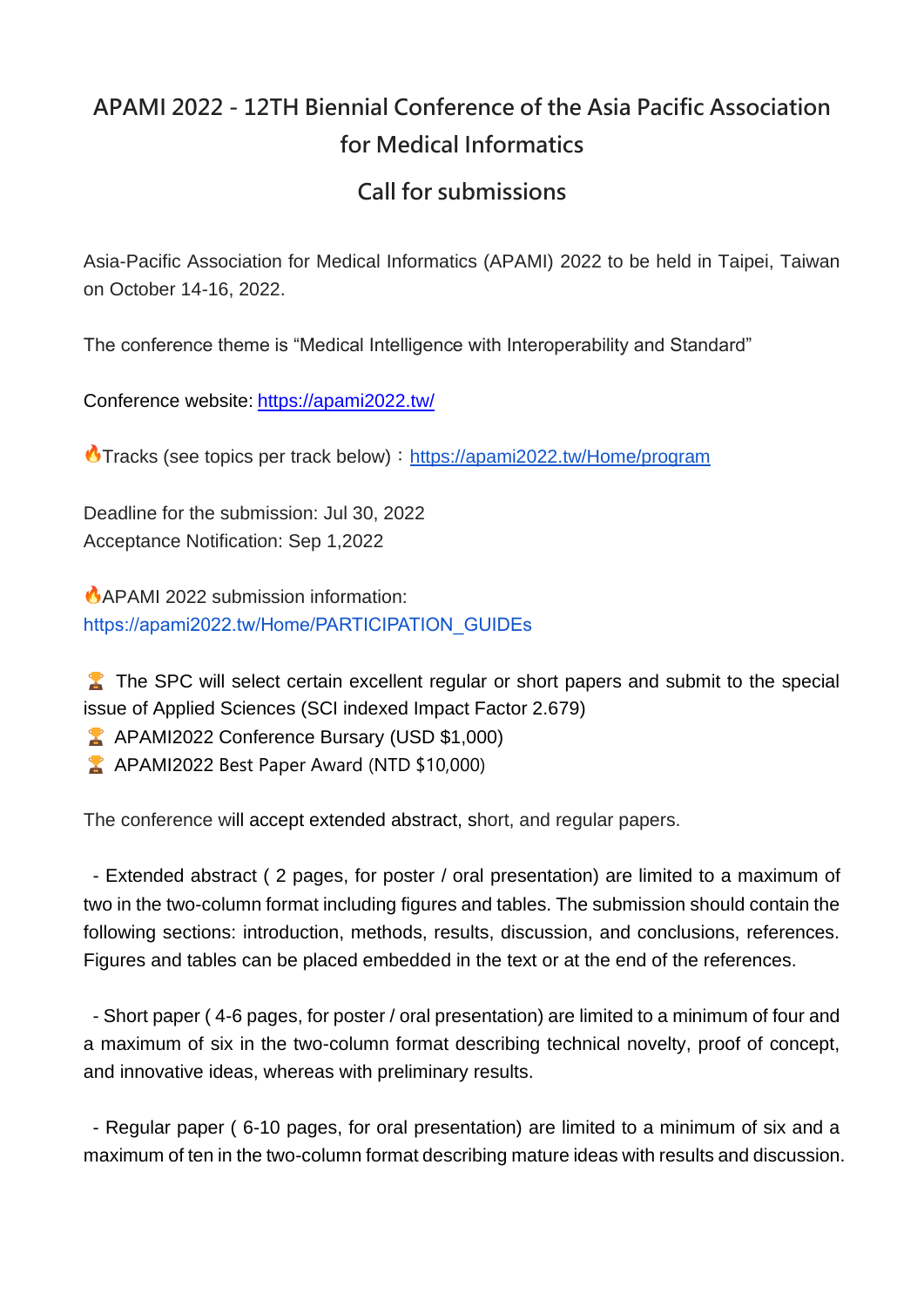To encourage authors to submit manuscripts for regular and short papers, the scientific program committee will select certain excellent regular and short papers to submit to the special issue of Applied Science (SCI indexed Impact Factor 2.679). ( https://www.mdpi.com/journal/applsci/special\_issues/APAMI...)

The JCMIT 2022 is combined with APAMI2022

JCMIT 2022 submission information: [https://apami2022.tw/Home/JCMIT\\_2022](https://apami2022.tw/Home/JCMIT_2022) (JCMIT information only for Chinese version of web, English papers are welcome to submit to APAMI 2022)

Contact us Email: [apami2022@gmail.com](mailto:apami2022@gmail.com) Phone: +886-935-224-750

We look forward to your submission, and hope to meet you and APAMI 2022. President Chien-Yeh Hsu Taiwan Association for Medical Informatics